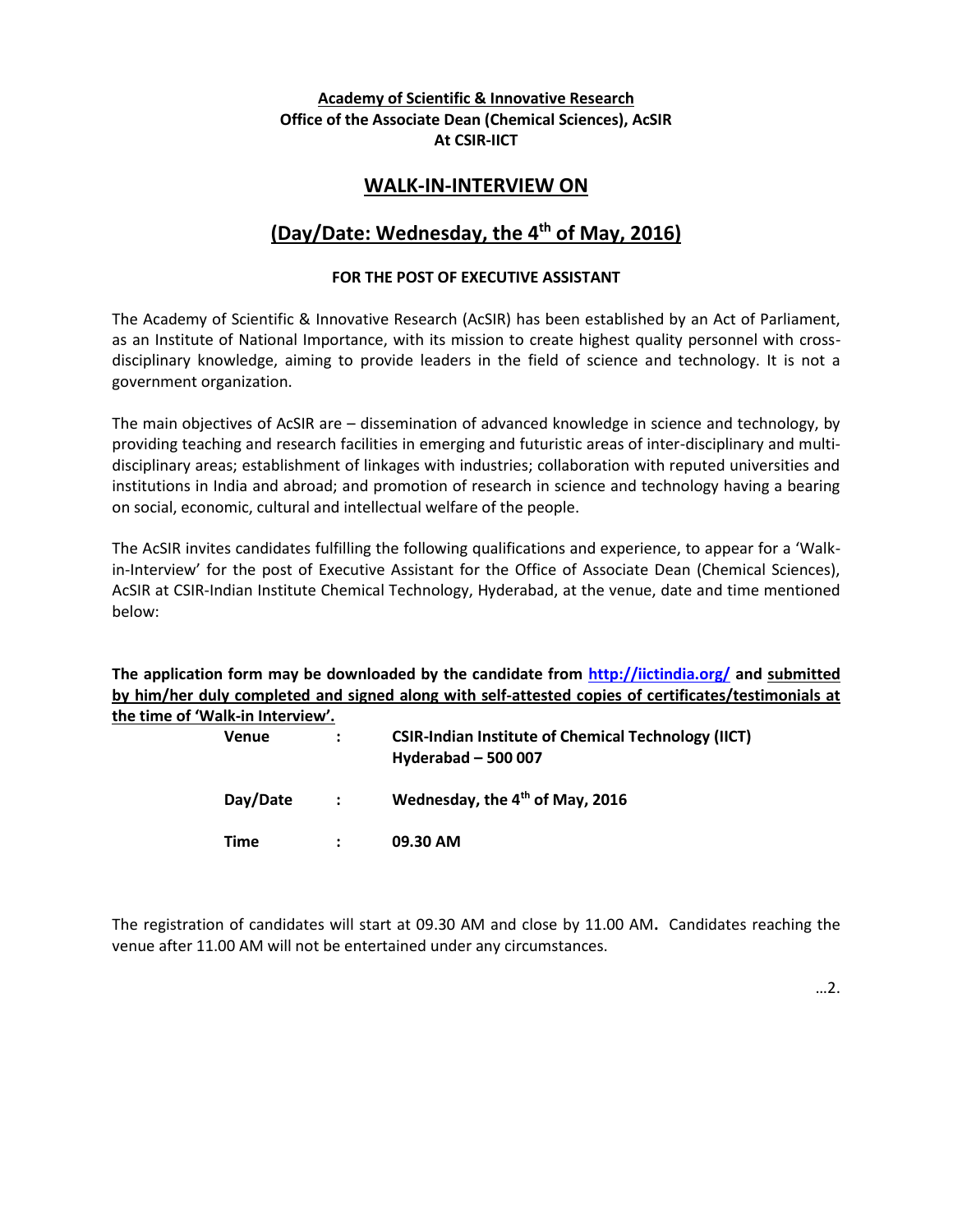#### **Essential Qualifications**

Graduate (B.Sc./B.A./B.Com.) or equivalent from a recognized University or statutory body with Diploma/Certificate in Computer Applications and basic typing skill from a reputed and recognized Institute/body, familiarity with Internet, email, Skype, etc.

Proficiency in spoken and written English with good communication skills

### **Experience**

Minimum one year experience acquired after obtaining the minimum educational qualifications required for the post.

#### **Emoluments**

The selected candidate will draw consolidated emoluments between Rs. 14,000/- to Rs. 20,000/- p.m. depending upon the qualifications, experience and suitability subject to the recommendations of the Selection Committee. No other allowances, perks are payable over and above the consolidated emoluments mentioned above.

#### **Tenure**

The placement will be purely on contractual basis and does not have any provision for regularization. The initial appointment will be for a period of one year, extendable for a further period of 2 years based on performance appraisal. On expiry of the extended period of 3 years, based on a further assessment of work done during the entire period of engagement, it may be further extended up to a maximum period of 2 years so that the entire engagement on contractual basis does not exceed 5 years.

## **Age**

Not exceeding 30 years (age relaxation up to 5 years for SC/ST/Physically Disabled/Woman – Widowed/Divorced/Judicially-separated and not remarried; and up to 3 years for OBC).

#### **Responsibilities**

Multi-tasks involving maintenance of academic records of students/faculty members, putting up of files, docketing of papers, keeping office records, preparation of cash vouchers, cheques, etc., vouching of bills, maintenance of financial records, typing work, etc.

Besides above, support in office work to the Associate Director and the Executive Consultants, coordination with the AcSIR Coordinators of the CSIR Laboratories, assist in preparation of documents for meetings, updating of website of AcSIR, and other related responsibilities as assigned from time to time by AcSIR functionaries.

## **General Terms and Conditions**

- No TA/DA will be payable to Candidates appearing for 'Walk-in-Interview'.
- The Candidates will be required to bring **All Certificates/testimonials**, **in original** (Degree/Diploma Certificates, Marks Sheet, Experience Certificates, proof of age and, the Caste Certificates issued the Authorized Authorities/Bodies as per instructions issued by the Central Government, by those ST/SC/OBC and Physically Disabled Persons seeking relaxation in age) for